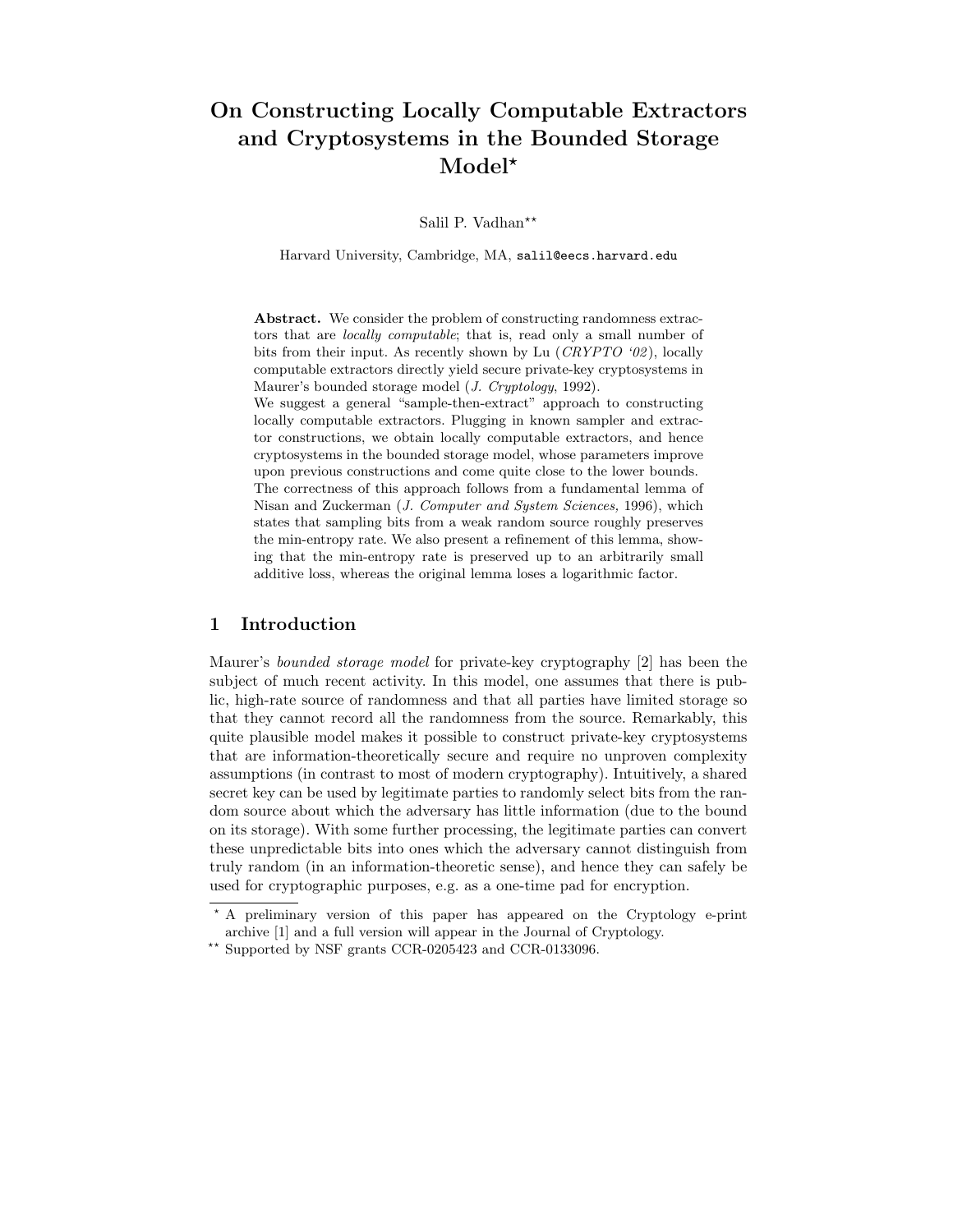A sequence of works [2–8] has given increasingly secure and efficient protocols in this model. In particular, the works of Aumann, Ding, and Rabin [5, 6] showed that protocols in this model have the novel property of "everlasting security" — the security is preserved even if the key is reused an exponential number of times and is subsequently revealed to the adversary.

Recently, Lu [8] showed that work in this model can be cast nicely in the framework of randomness extractors. Extractors, introduced by Nisan and Zuckerman [9], are procedures for extracting almost-uniform bits from sources of biased and correlated bits. These powerful tools have been the subject of intense study, and have found many applications to a wide variety of topics in the theory of computation. (See the surveys [10, 11].) One of the first applications, in the original paper of Nisan and Zuckerman, was to construct pseudorandom generators for space-bounded computation. Thus, they seem a natural tool to use in the bounded storage model, and indeed Lu [8] showed that any extractor yields secure private-key cryptosystems in the bounded storage model. However, the efficiency considerations of the bounded storage model require a nonstandard property from extractors — namely that they are *locally computable*;<sup>1</sup> that is, they can be computed by reading only a few bits from the random source. Lu constructed locally computable extractors by first constructing locally computable error-correcting codes, and then plugging them into the specific extractor construction of Trevisan [13].

In this paper, we suggest a general "sample-then-extract" approach to constructing locally computable extractors: use essentially any randomness-efficient "sampler" to select bits from the source and then apply essentially any extractor to the selected bits. Plugging in known sampler and extractor constructions, we obtain locally computable extractors, and hence cryptosystems in the bounded storage model, whose parameters improve upon previous constructions and come quite close to the lower bounds.

The correctness of this approach follows directly from a fundamental lemma of Nisan and Zuckerman [9]. Roughly speaking, the lemma states that a random of sample of bits from a string of high min-entropy <sup>2</sup> also has high min-entropy. We also present a refinement of this lemma, showing that the min-entropy rate is preserved up to an arbitrarily small additive loss, whereas the original lemma loses a logarithmic factor. This improvement is not necessary for the samplethen-extract approach to work, but increases its efficiency. Together with some of our techniques for constructing samplers, it has also played a role in the recent explicit construction of extractors that are "optimal up to constant factors" [14].

In retrospect, several previous cryptosystems in the bounded storage model, such as [3] and [5], can be viewed as special cases of the sample-then-extract

<sup>&</sup>lt;sup>1</sup> This terminology was suggested by Yan Zong Ding and we prefer it to the terminology "on-line extractors," which was used (with different meanings) in [12, 8]. The issue of "local computation" versus "on-line computation" is discussed in more detail in Section 3.

<sup>&</sup>lt;sup>2</sup> Like Shannon entropy, the min-entropy of a probability distribution  $X$  is a measure of the number of bits of "randomness" in  $X$ . A formal definition is given in Section 3.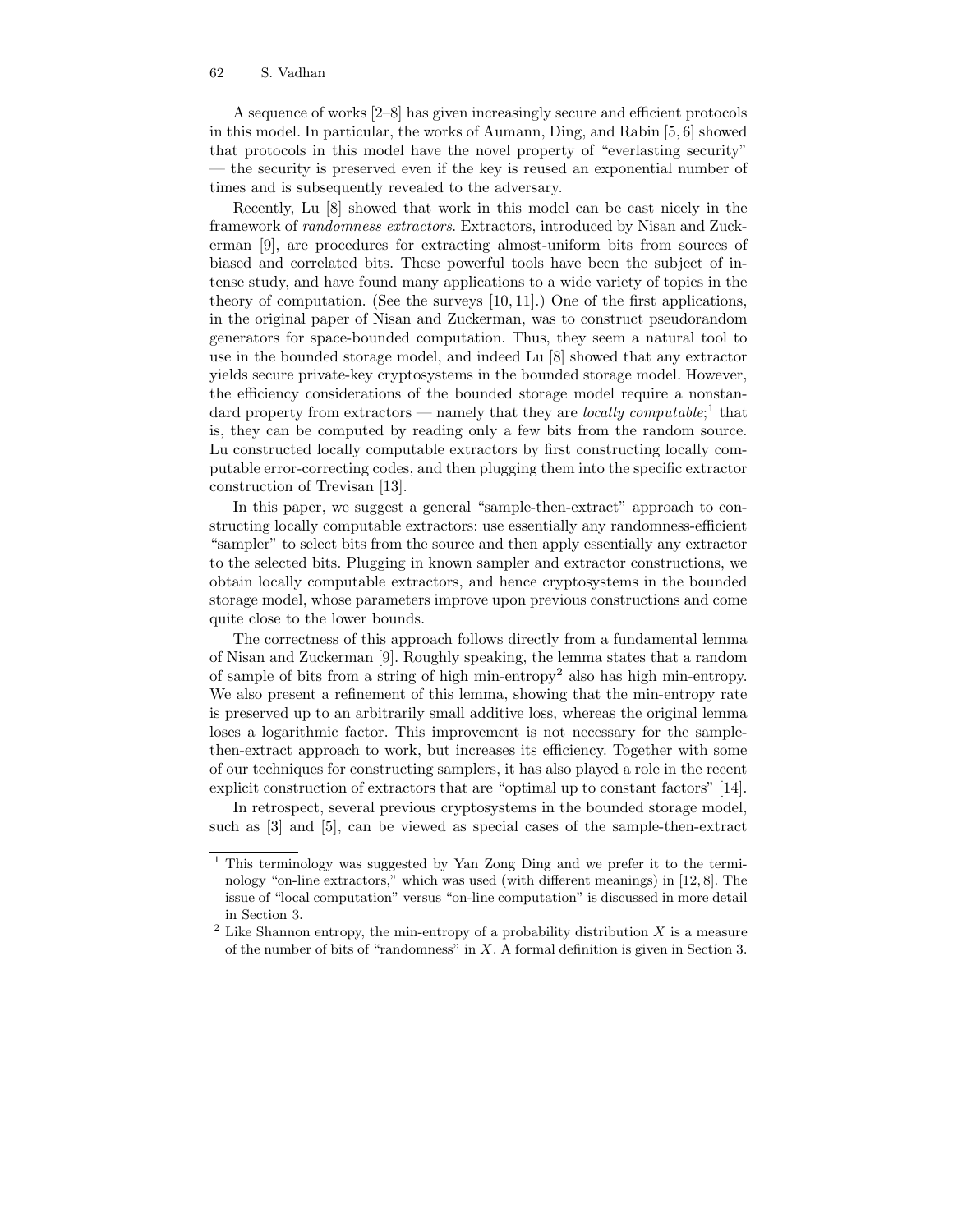approach, with particular choices for the extractor and sampler. By abstracting the properties needed from the underlying tools, we are able to use state-of-theart extractors and samplers, and thereby obtain our improvements.

# 2 Preliminaries

Except where otherwise noted, we refer to random variables taking values in discrete sets. We generally use capital letters for random variables and lowercase letters for specific values, as in Pr  $[X = x]$ . If S is a set, then  $x \stackrel{\text{R}}{\leftarrow} S$  indicates that x is selected uniformly from  $S$ . For a random variable  $A$  and an event  $E$ , we write  $A|_E$  to mean A conditioned on E.

The statistical difference (or variation distance) between two random variables X, Y taking values in a universe  $\mathcal U$  is defined to be

$$
\Delta(X,Y) \stackrel{\text{def}}{=} \max_{S \subset \mathcal{U}} \left| \Pr\left[X \in S\right] - \Pr\left[Y \in S\right] \right| = \frac{1}{2} \sum_{x \in \mathcal{U}} \left| \Pr\left[X = x\right] - \Pr\left[Y = x\right] \right|.
$$

We say X and Y are  $\varepsilon$ -close if  $\Delta(X, Y) \leq \varepsilon$ .

The *min-entropy* of X is  $H_{\infty}(X) \stackrel{\text{def}}{=} \min_x \log(1/\Pr[X = x])$ . (All logarithms in this paper are base 2.) Intuitively, min-entropy measures randomness in the "worst case," whereas standard (Shannon) entropy measures the randomness in X "on average." X is called a k-source if  $H_{\infty}(X) \geq k$ , i.e. for all x, Pr  $[X = x] \leq$  $2^{-k}$ .

# 3 The Bounded Storage Model

The Random Source. The original model of Maurer [2] envisioned the random source as a high-rate stream of perfectly random bits being broadcast from some natural or artificial source of randomness. However, since it may difficult to obtain perfectly random bits from a physical source, particularly at a high rate, we feel it is important to investigate the minimal conditions on the random source under which this type of cryptography can be performed. As noted in [8, 7], the existing constructions still work even if we only assume that the source has sufficient "entropy". Below we formalize this observation, taking particular note of the kind of independence that is needed when the cryptosystem is used many times.

We model the random source as a sequence of random variables  $X_1, X_2, \ldots$ , each distributed over  $\{0,1\}^n$ , where  $X_t$  is the state of the source at time period t. To model a random source which is a high-rate "stream" of bits, the  $X_t$ 's can be thought of as a partition of the stream into contiguous substrings of length n. However, one may also consider random sources that are not a stream, but rather a (natural or artificial) "oracle" of length  $n$ , which changes over time and can be probed at positions of one's choice. In both cases,  $n$  should be thought of as very large, greater than the storage capacity of the adversary (and the legitimate parties).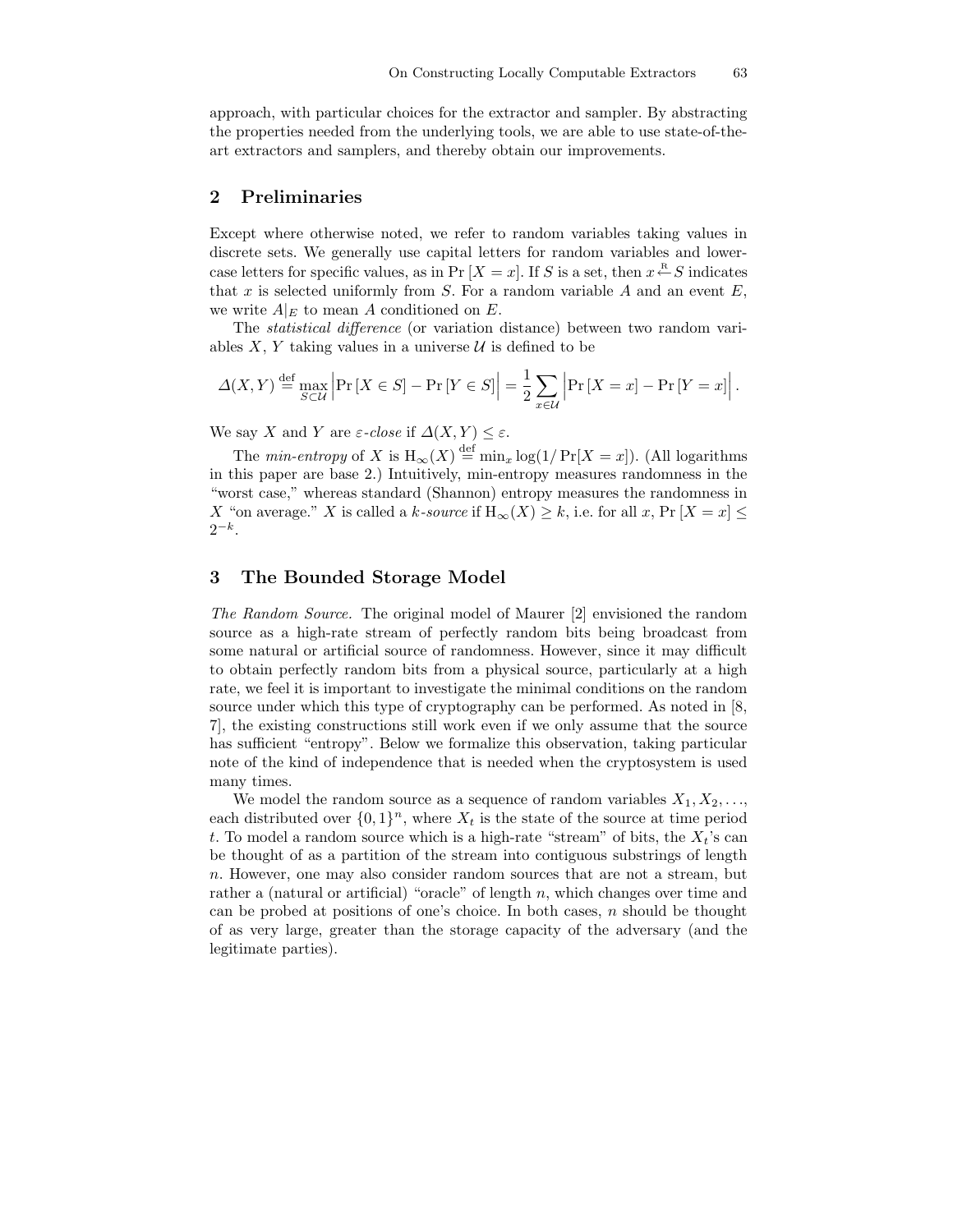To obtain the original model of a perfectly random stream, each the  $X_t$ 's can be taken to be uniform on  $\{0,1\}^t$  and independent of each other. Here we wish to allow biases and correlations in the source, only assuming that each  $X_t$  has sufficient randomness, as measured by min-entropy (as advocated in  $[15, 16]$ ). That is, we will require each  $X_t$  to be an  $\alpha n$ -source for some  $\alpha > 0$ . Using a worst-case measure like min-entropy rather than Shannon entropy is important because we want security to hold with high probability and not just "on average". (The results will also apply for random sources that are statistically close to having high min-entropy, such as those of high Renyi entropy.)

For our cryptosystems, we will actually need to require that the random source has high min-entropy conditioned on the future.

**Definition 1.** A sequence of random variables  $X_1, X_2, \ldots$ , each distributed over  $\{0,1\}^n$  is a reverse block source of entropy rate  $\alpha$  if for every  $t \in \mathbb{N}$  and every  $x_{t+1}, x_{t+2}, \ldots$ , the random variable  $X_t|_{X_{t+1}=x_{t+1}, X_{t+2}=x_{t+2}, \ldots}$  is an on-source.

As the terminology suggests, this is the same as the Chor-Goldreich [15] notion of a block source, but "backwards" in time. Intuitively, it means that  $X_t$  possesses αn bits of randomness that will be "forgotten" at the next time step. This is somewhat less natural than the standard notion of a (forward) block source, but it still may be a reasonable model for some physical sources of randomness that are not perfectly random.<sup>3</sup> Below we will see why some condition of this form (high entropy conditioned on the future) is necessary for the cryptography. In the special case  $\alpha = 1$ , Definition 1 is equivalent to requiring that  $X_t$ 's are uniform and independent, so in this case the issue of reversal is moot.

Cryptosystems. Here, as in previous works, we focus on the task of using a shared key to extract pseudorandom bits from the source. These pseudorandom bits can then be used for private communication or message authentication. A pseudorandom extraction scheme in the bounded storage model is a function Ext :  $\{0,1\}^n \times \{0,1\}^d \rightarrow \{0,1\}^m$  (typically with  $d, m \ll n$ ). Such a scheme is to be used as follows. Two parties share a key  $K \in \{0,1\}^d$ . At time t, they apply  $\text{Ext}(\cdot, K)$  to the random source  $X_t$  to obtain m pseudorandom bits, given by  $Y_t = \text{Ext}(X_t, K)$ . At time  $t + 1$  (or later),  $Y_t$  will be pseudorandom to the adversary (if the scheme is secure), and hence can be used by the legitimate parties as a shared random string for any purpose (e.g. as a one-time pad for encryption). The pseudorandomness of  $Y_t$  will rely on the fact that, at time  $t+1$ and later,  $X_t$  is no longer accessible to the adversary. More generally, we need  $X_t$  to be unpredictable from future states of the random source, as captured by our notion of a reverse block source. Note that even if  $Y_t$  will only be used exactly at time  $t + 1$ , we still need  $X_t$  to have high min-entropy given the entire future, because the adversary can store  $Y_t$ .

We now formally define security for a pseudorandom extraction scheme. Let  $\beta_n$  be the bound on the storage of the adversary A, and denote by  $S_t \in$ 

<sup>&</sup>lt;sup>3</sup> The consideration of such sources raises interesting philosophical questions: does the universe keep a perfect record of the past? If not, then reverse block sources seem plausible.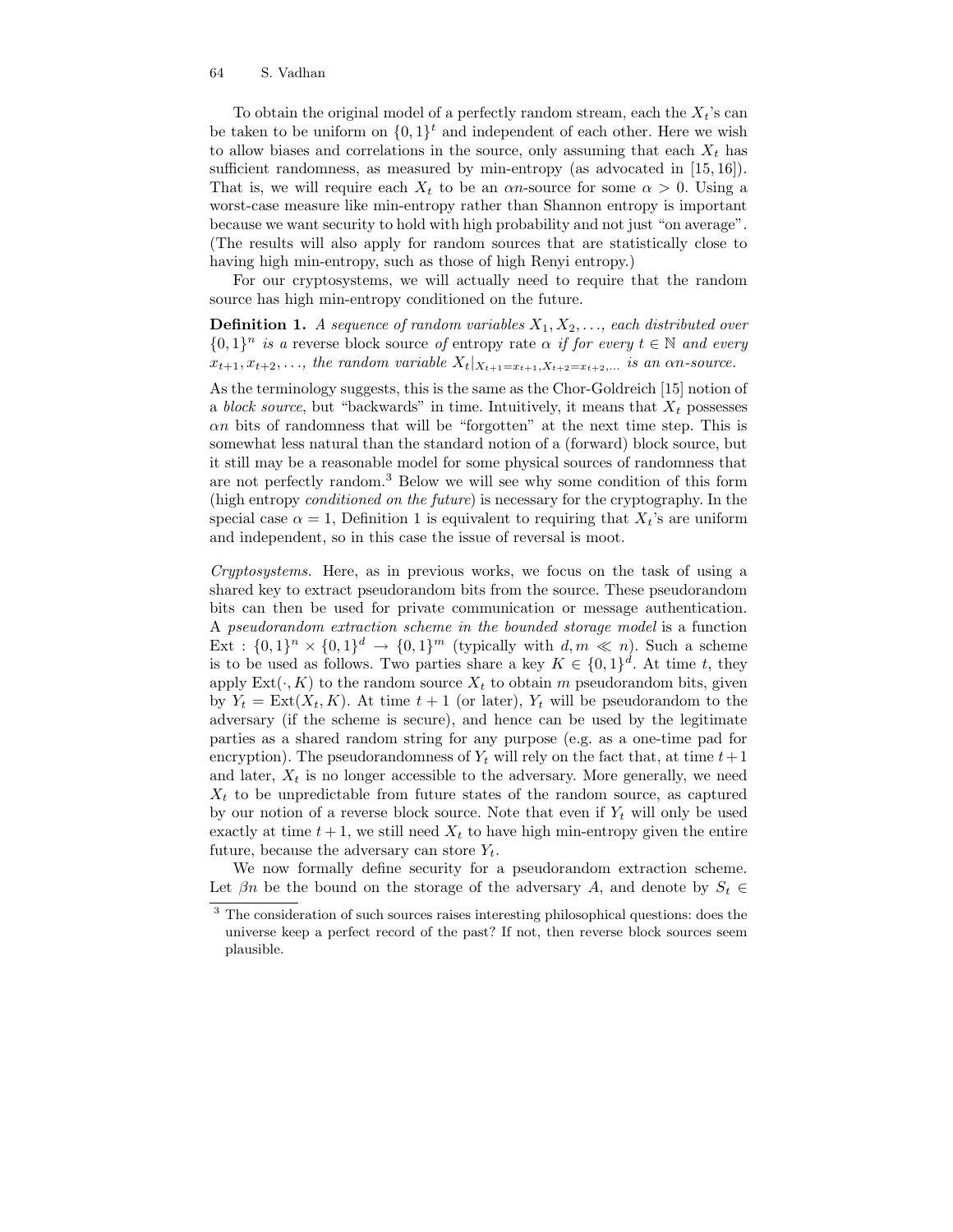$\{0,1\}^{\beta n}$  the state of the adversary at time t. For a sequence of random variables  $Z_1, Z_2, \ldots$ , we will use the shorthand  $Z_{[a,b]} = (Z_a, Z_{a+1}, \ldots, Z_b), Z_{[a,\infty)} =$  $(Z_a, Z_{a+1}, \ldots)$ . Following the usual paradigm for pseudorandomness, we consider the adversary's ability to distinguish two experiments — the "real" one, in which the extraction scheme is used, and an "ideal" one, in which truly random bits are used. Let A be an arbitrary function representing the way the adversary updates its storage and attempts to distinguish the two experiments at the end.

- **Real Experiment:** Let  $X_1, X_2, \ldots$  be the random source, and let  $K \stackrel{\text{R}}{\leftarrow} \{0, 1\}^d$ . For all t, let  $Y_t = \text{Ext}(X_t, K)$  be the extracted bits. Let  $S_0 = 0^{\beta n}$ , and for  $t =$ 1,..., T, let  $S_t = A(Y_{[1,t-1]}, S_{t-1}, X_t)$ . Output  $A(Y_{[1,T]}, S_T, X_{[T+1,\infty)}, K)$  ∈  ${0,1}.$
- **Ideal Experiment:** Let  $X_1, X_2, \ldots$  be the random source, and let  $K \stackrel{\text{R}}{\leftarrow} \{0, 1\}^d$ . For all t, let  $Y_t \stackrel{\text{R}}{\leftarrow} \{0,1\}^m$ . Let  $S_0 = 0^{\beta n}$ , and for  $t = 1, \ldots, T$ , let  $S_t =$  $A(Y_{[1,t-1]}, S_{t-1}, X_t)$ . Output  $A(Y_{[1,T]}, S_T, X_{[T+1,\infty)}, K) \in \{0,1\}$ .

Note that at each time step we give the adversary access to all the past  $Y_i$ 's "for free" (i.e. with no cost in the storage bound), and in the last time step, we give the adversary the adversary access to all future  $X_i$ 's and the key K. The benefits of doing this are explained below.

**Definition 2.** We call  $Ext : \{0,1\}^n \times \{0,1\}^d \rightarrow \{0,1\}^m$   $\varepsilon$ -secure for storage rate  $\beta$  and entropy rate  $\alpha$  if for every reverse block source  $(X_t)$  of entropy rate  $\alpha$ , every adversary A with storage bound  $\beta n$ , and every  $T > 0$ , A distinguishes between the real and ideal experiments with advantage at most  $T \cdot \varepsilon$ .

## Remarks:

- In the real experiment, we give the extracted strings  $Y_t$  explicitly to the adversary, as is typical in definitions of pseudorandomness. However, when they are used in a cryptographic application (e.g. as one-time pads), they of course will not be given explicitly to the adversary. The string  $Y_{t-1}$  extracted at time  $t-1$  is not given to the adversary (i.e. is not used in the application) until time t. As mentioned above, this is crucial for security.
- The definition would be interesting even if  $Y_1, \ldots, Y_{t-2}$  were not given to the adversary at time t, (i.e.  $S_t = A(Y_{t-1}, S_{t-1}, X_t)$ ), and if K and  $X_{T+2}, X_{T+3}, \ldots$ were not given to the adversary at the end. Giving all the previous  $Y_i$ 's implies that it is "safe" to use  $Y_i$  at any time period after i (rather than exactly at time  $i + 1$ ). Giving the adversary all subsequent  $X_i$ 's at the end is to guarantee that the security does not deteriorate if the adversary waits and watches the source for some future time periods. Giving the adversary the key at the end means that even if the secret key is compromised, earlier transactions remain secure. This is the remarkable property of "everlasting security" noticed and highlighted by  $[5]$ .
- We require that the security degrade only linearly with the number of times the same key is reused.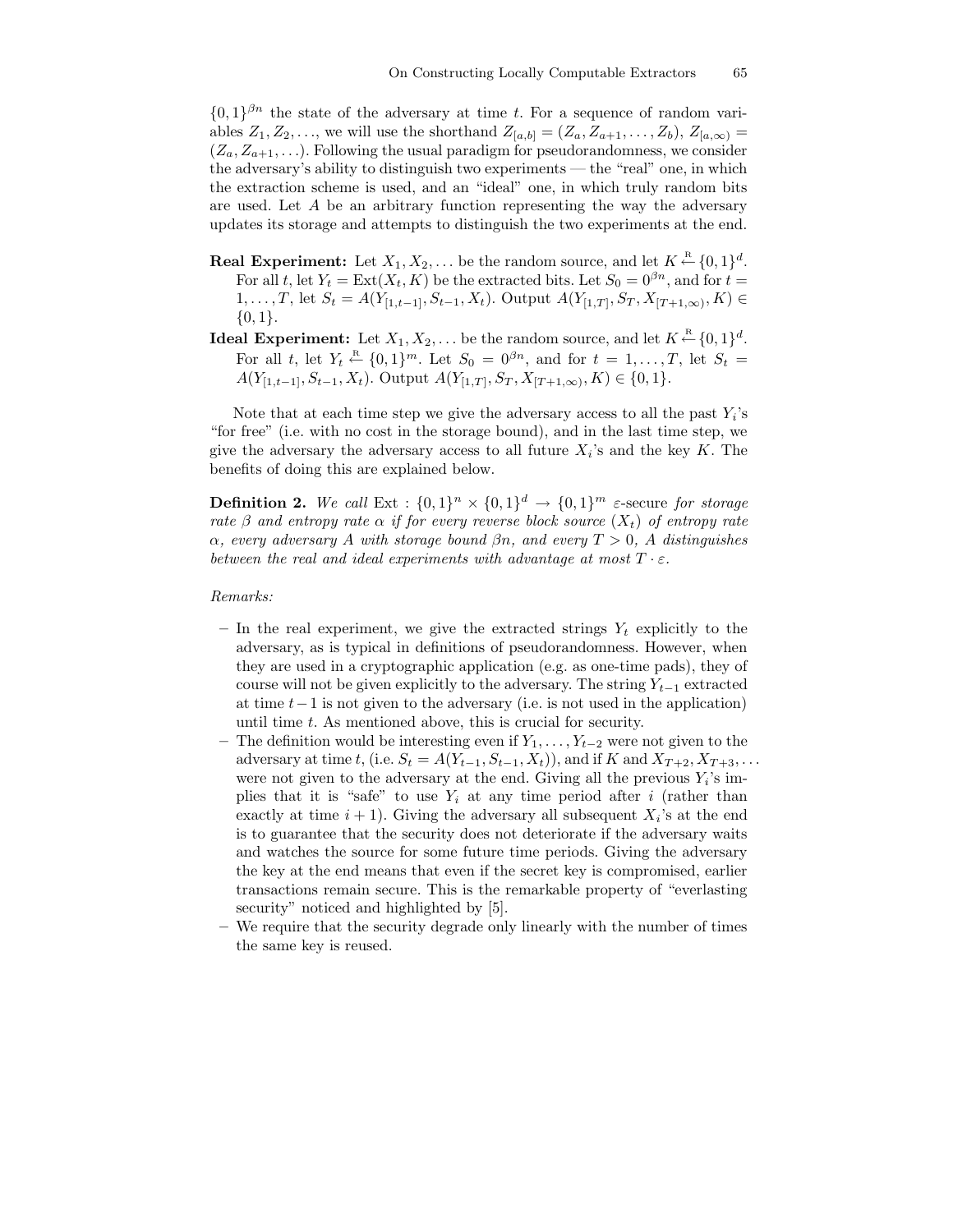- No constraint is put on the computational power of the adversary except for the storage bound of  $\beta n$  (as captured by  $S_t \in \{0,1\}^{\beta n}$ ). This means that the distributions of  $(Y_{[1,T-1]}, S_T, X_{[T+1,\infty)}, K)$  in the real and ideal experiments are actually close in a statistical sense — they must have statistical difference at most  $T \cdot \varepsilon$ .
- The definition is impossible to meet unless  $\alpha > \beta$ : If  $\alpha \leq \beta$ , we can take each  $X_t$  to have its first  $\alpha n$  bits uniform and the rest fixed to zero. Then an adversary with  $\beta n$  storage can entirely record  $X_t$ , and thus can compute  $Y_t$ once K is revealed. (Even if K is not revealed, in this example the boundedstorage model still clearly provides no advantage over the standard privatekey setting, and hence is subject to the usual limitations on informationtheoretic security [17].)

As usual, the above definition implies that to design a cryptosystem (e.g. private-key encryption or message authentication) one need only prove its security in the ideal experiment, where the two parties effectively share an infinite sequence of random strings  $Y_1, Y_2, \ldots$  Security in the bounded storage model immediately follows if these random  $Y_i$ 's are then replaced with ones produced by a secure pseudorandom extraction scheme.

Efficiency Considerations. In addition to security, it is important for the extraction scheme to be efficient. In the usual spirit of cryptography, we would like the honest parties to need much smaller resources than the adversary is allowed. In this case, that means we would like the computation of Ext to require much less space than the adversary's storage bound of  $\beta n$ . Note that the honest parties will have to store the entire extracted key  $Y_t \in \{0,1\}^m$  during time t (when it is not yet safe to use), so reducing their space to  $m$  is the best we can hope for (and since we envision  $m \ll n$ , this is still very useful). However, since n is typically envisioned to be huge, it is preferable to reduce not just the space for Ext to much less than n, but also the time spent.<sup>4</sup> Thus, we adopt as our efficiency measure the *number of bits read from the source*. Of course, once these bits are read, it is important that the actual computation of Ext is efficient with respect to both time and space. In our constructions (and all previous constructions), Ext can be computed in polynomial time and polylogarithmic work space (indeed even in NC). Thus the total storage required by the legitimate parties is dominated by the number of bits read from the source.

The following (proven in the full version) shows that the number of bits read from the source must be linear in  $m$ , and must grow when the difference between the entropy rate and storage rate goes to zero.

**Proposition 3.** If Ext :  $\{0,1\}^n \times \{0,1\}^d \rightarrow \{0,1\}^m$  is an  $\varepsilon$ -secure pseudorandom extraction scheme for storage rate  $\beta$  and entropy rate  $\alpha$ , then  $\text{Ext}(\cdot, K)$ depends on at least  $(1 - \varepsilon - 2^{-m}) \cdot (1/(\alpha - \beta)) \cdot m$  bits of its input (on average, taken over K).

<sup>&</sup>lt;sup>4</sup> If having Ext computable in small space with one pass through the random source is considered sufficiently efficient, then the work of Bar-Yossef et al. [12] is also applicable here. See Section 4.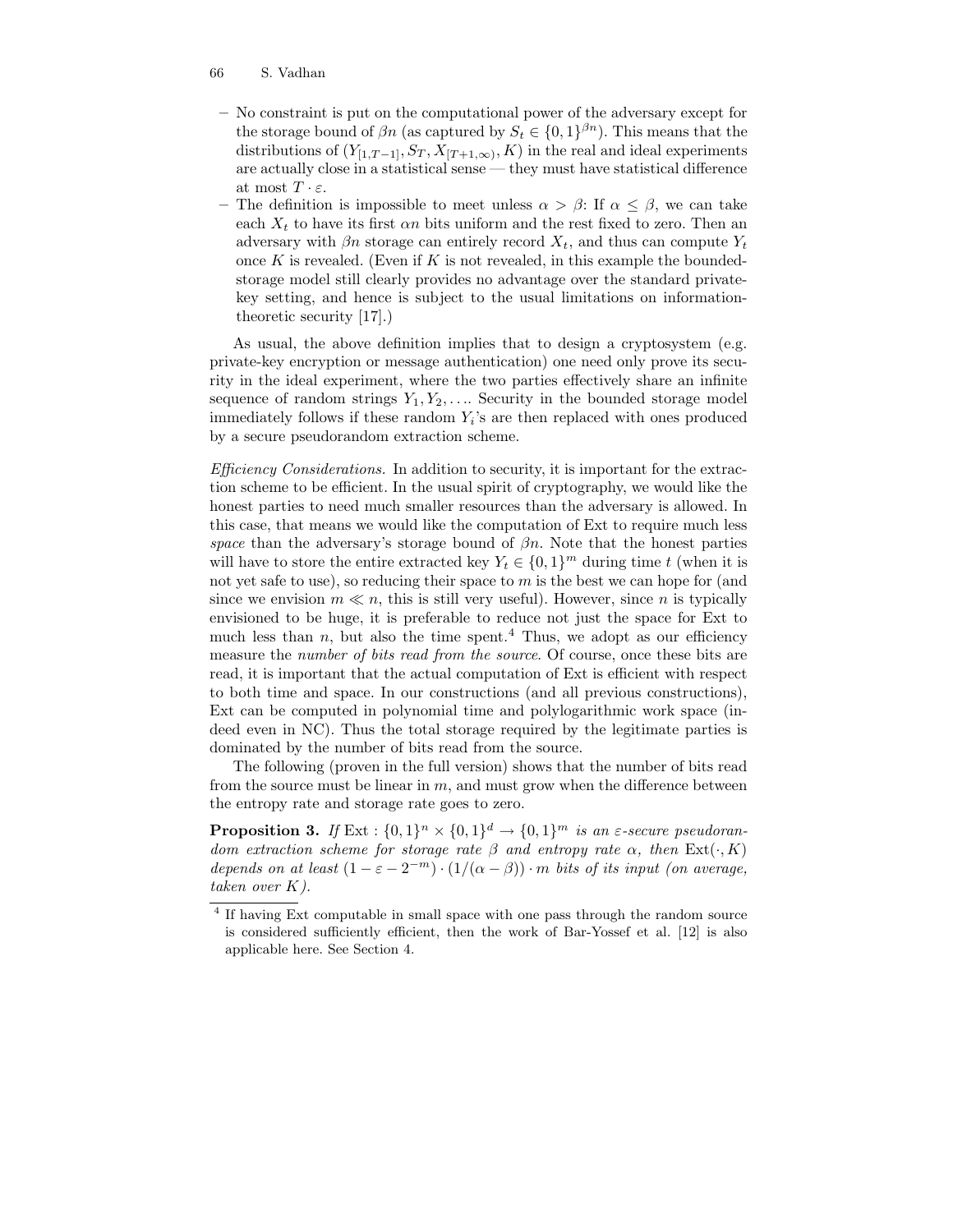|                                   | reference key length                                                        | $# \; \text{bits read}$                                      | restrictions                                                           |
|-----------------------------------|-----------------------------------------------------------------------------|--------------------------------------------------------------|------------------------------------------------------------------------|
| [3]                               | $O(\log n)$                                                                 | $O(m/\varepsilon^2)$                                         | interactive                                                            |
| [4]                               | $O(\log n \cdot \log(1/\varepsilon))$                                       | $O(m \cdot \log(1/\varepsilon))$                             | $\alpha = 1, \beta < 1/m$                                              |
| [5]                               | $O(m \cdot \log n \cdot \log(1/\varepsilon))$                               | $O(m \cdot \log(1/\varepsilon))$                             |                                                                        |
| $\lceil 6 \rceil$                 | $O(\log n \cdot \log(1/\varepsilon))$                                       |                                                              | $O(m \cdot \log(1/\varepsilon)) \mid \alpha = 1, \beta < 1/\log m$     |
| $\begin{bmatrix} 7 \end{bmatrix}$ | $O(\log n \cdot \log(1/\varepsilon))$                                       | $O(m \cdot \log(1/\varepsilon))$                             |                                                                        |
| [8]                               | $O(m \cdot (\log n + \log(1/\varepsilon))) O(m \cdot \log(1/\varepsilon)) $ |                                                              |                                                                        |
| [8]                               | $O((\log^2(n/\varepsilon)/\log n))$                                         | $O(m \cdot \log(1/\varepsilon)) \mid m \leq n^{1-\Omega(1)}$ |                                                                        |
| here                              | $O(\log n + \log(1/\varepsilon))$                                           |                                                              | $ O(m + \log(1/\varepsilon))  \varepsilon > \exp(-n/2^{O(\log^* n)}) $ |

Fig. 1. Comparison of pseudorandom extraction schemes in the bounded storage model. Parameters are for  $\varepsilon$ -secure schemes Ext :  $\{0,1\}^n \times \{0,1\}^d \to \{0,1\}^m$ , for constant storage rate  $\beta$  and entropy rate  $\alpha$ , where  $\alpha > \beta$ . We only list the parameters for the case that the number of bits read from the source is  $o(n)$ , as n is assumed to be huge and infeasible.

Another common complexity measure in cryptography is the key length, which should be minimized. Figure 1 describes the performance of previous schemes and our new constructions with respect to these two complexity measures.<sup>5</sup> With respect to both measures, our constructions are within a constant factor of optimal. In fact, for the number of bits read, this constant factor can be made arbitrarily close to 1.

We now touch upon a couple of additional efficiency considerations. First, if the random source is indeed a high-rate stream (as opposed to an "oracle source"), it is important that the positions to be read from the source can be computed offline (from just the key) and sorted so that they can be quickly read in order as the stream goes by. This is the case for our scheme and previous ones.

Second, one can hope to reduce the space of the legitimate parties to exactly  $m+d$  (i.e., the length of the extracted string plus the key). That is, even though the schemes read more than  $m$  bits from the source, the actual computation of the m-bit extracted string can be done "in place" as the bits from the source are read. This property holds for most of the previous constructions, as each bit of the extracted string is a parity of  $O(\log(1/\varepsilon))$  bits of the source. Our construction does not seem to have this property in general (though specific instantiations may); each bit of the output can be a function of the entire  $O(m + \log(1/\varepsilon))$ bits read from the source. Still the space used by our scheme is  $O(m + \log(1/\varepsilon))$ , only a constant factor larger than optimal.

 $^5$  Most of the previous schemes were explicitly analyzed only for the case of a perfectly random source, i.e.  $\alpha = 1$ , but the proofs actually also work for weak random sources provided  $\alpha > \beta$  (except where otherwise noted) [8]. Also note that the schemes with key length greater than  $m$  do not follow trivially from the one-time pad, because the same key can be used many times.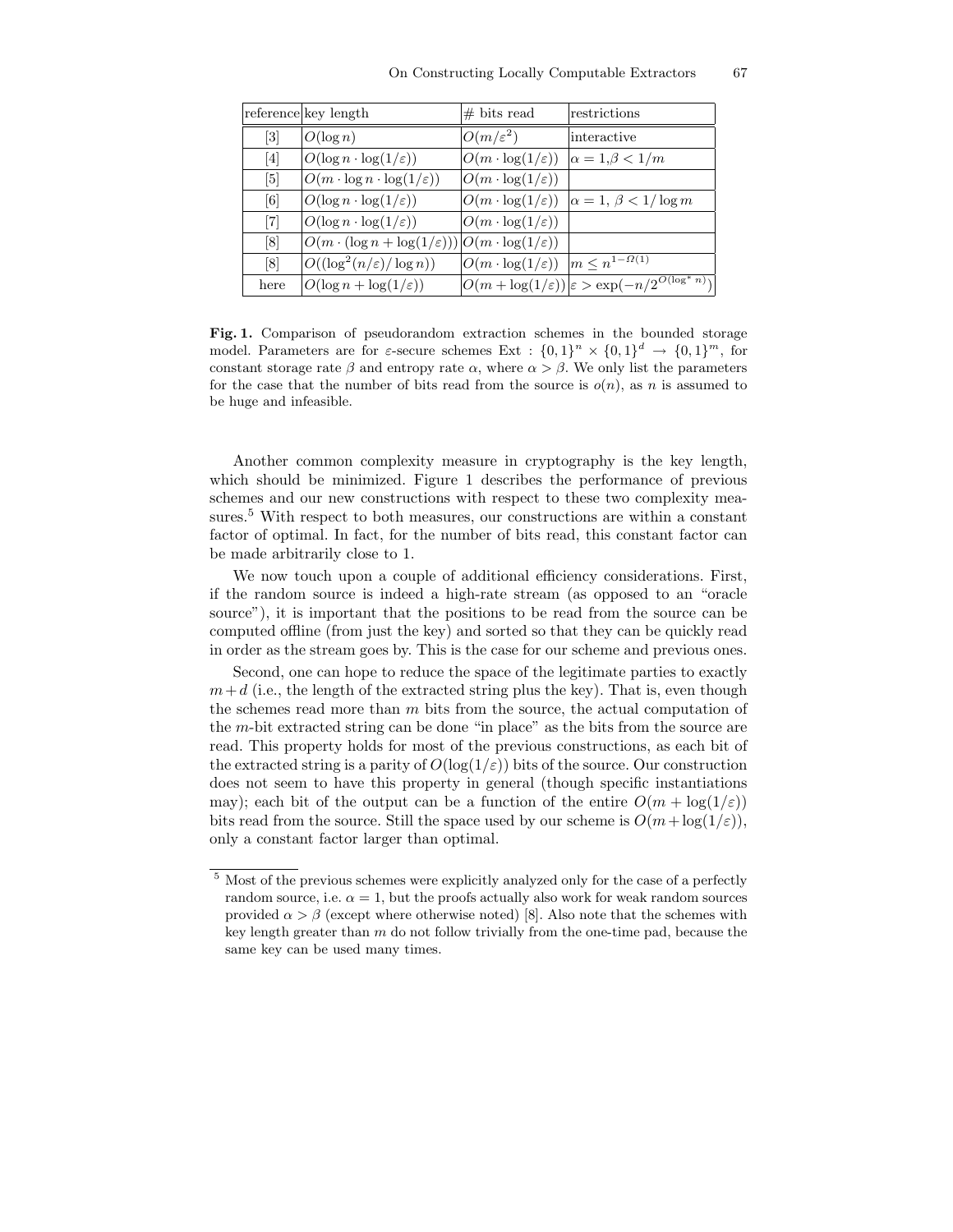# 4 Locally Computable Extractors

In this section, we define extractors and locally computable extractors, and recall Lu's result [8] about their applicability to the bounded storage model. Then we discuss averaging samplers and describe how using them to sample bits from a random source preserves the min-entropy rate, via a lemma of Nisan and Zuckerman [9] which we refine. Finally, we give our general sample-then-extract construction which combines any extractor and any averaging sampler to yield a locally computable extractor.

An extractor is a procedure for extracting almost-uniform bits from any random source of sufficient min-entropy. This is not possible to do deterministically, but it is possible using a short seed of truly random bits, as captured in the following definition of Nisan and Zuckerman.

**Definition 4** ([9]). Ext :  $\{0,1\}^n \times \{0,1\}^d \to \{0,1\}^m$  is a strong  $(k, \varepsilon)$ -extractor if for every k-source X, the distribution  $U_d \circ \text{Ext}(X, U_d)$  is  $\varepsilon$ -close to  $U_d \times U_m$ .

The goal in constructing extractors is to minimize the seed length d and maximize the output length  $m$ . We will be precise about the parameters in later sections, but, for reference, an "optimal" extractor has a seed length of  $d = O(\log n + \log(1/\varepsilon))$  and an output length of  $m = k - O(\log(1/\varepsilon))$ , i.e. almost all of the min-entropy is extracted using a seed of logarithmic length.

Recently, Lu proved that any extractor yields secure cryptosystems in the bounded storage model:

**Theorem 5 (implicit in [8]).** If Ext :  $\{0,1\}^n \times \{0,1\}^d \rightarrow \{0,1\}^m$  is a strong  $(\delta n - \log(1/\varepsilon), \varepsilon)$ -extractor, then for any  $\beta > 0$ , Ext is an 2 $\varepsilon$ -secure pseudorandom extraction scheme for storage rate  $\beta$  and entropy rate  $\beta + \delta$ .

However, as noted by Lu, for a satisfactory solution to cryptography in the bounded storage model, the extractor should only read only a few bits from the source.

**Definition 6.** Ext :  $\{0,1\}^n \times \{0,1\}^d \rightarrow \{0,1\}^m$  is t-locally computable (or tlocal) if for every  $r \in \{0,1\}^d$ ,  $\text{Ext}(x,r)$  depends on only t bits of x, where the bit locations are determined by r.

Thus, in addition to the usual goals of minimizing d and maximizing  $m$ , we also wish to minimize t. Bar-Yossef, Reingold, Shaltiel, and Trevisan [12] studied a related notion of on-line extractors, which are required to be computable in small space in one pass. They show that space approximately  $m$  is necessary and sufficient to evaluate extractors with output length  $m$ . Since the smallspace requirement is weaker than being locally computable, their lower bound

<sup>&</sup>lt;sup>6</sup> A standard (i.e. non-strong) extractor requires only that  $Ext(X, U_d)$  is  $\varepsilon$ -close to uniform.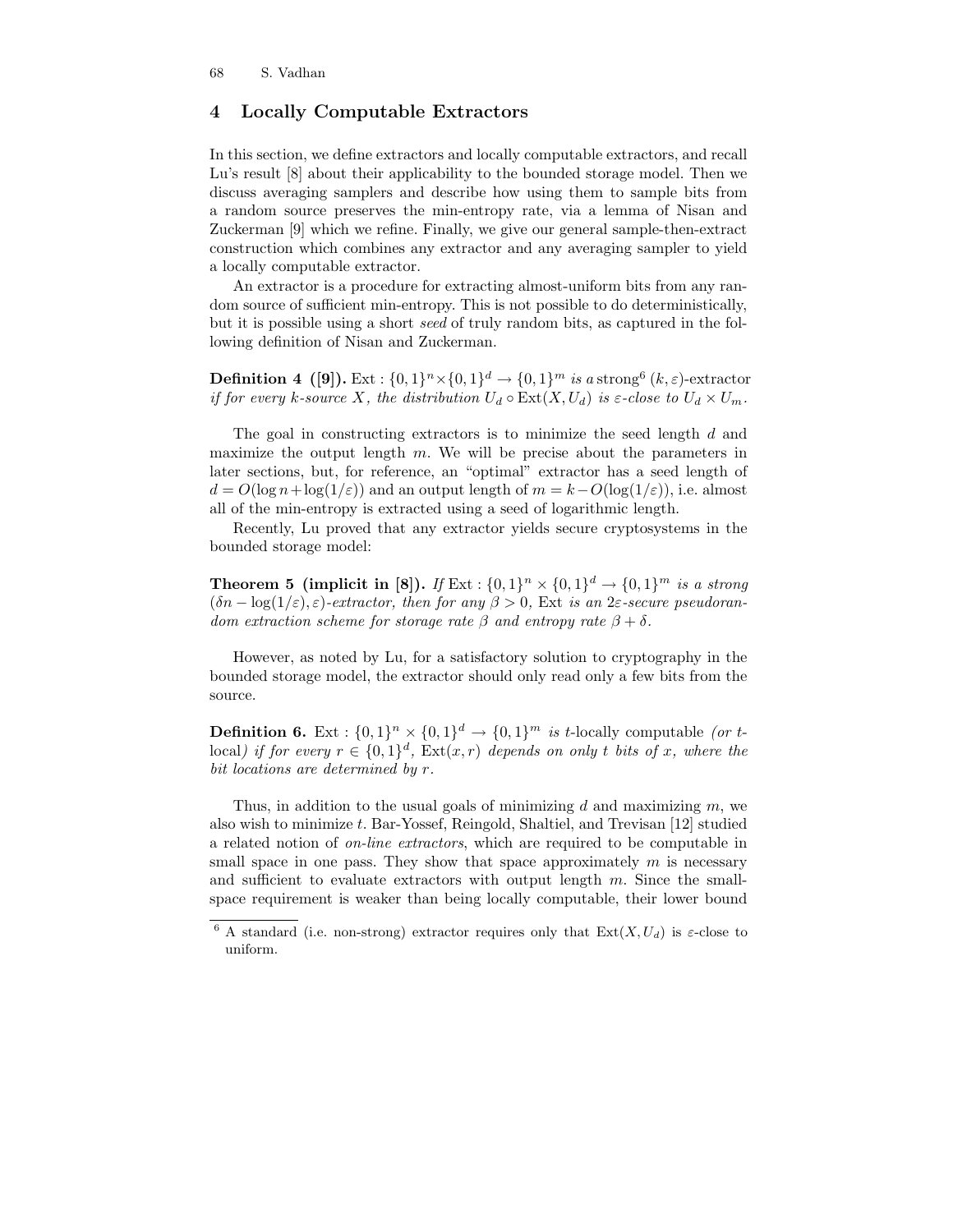also applies here.<sup>7</sup> But a stronger lower bound for locally computable extractors can be obtained by combining Proposition 3 and Theorem 5 with  $\beta = 0$ , or by mimicking the proof of Proposition 3 directly for t-local extractors to obtain the following slightly better bound:

**Proposition 7.** If  $Ext : \{0,1\}^n \times \{0,1\}^d \rightarrow \{0,1\}^m$  is a t-local strong  $(\delta n, \varepsilon)$ extractor, then  $t \geq (1 - \varepsilon - 2^{-m}) \cdot (1/\delta) \cdot m$ .

Lu [8] observed that the encryption schemes of Aumann, Ding, and Rabin [4– 6] can be viewed as locally computable extractors, albeit with long seeds. He constructed locally computable extractors with shorter seeds based on Trevisan's extractor [13]. The construction of Dziembowski and Maurer [7] is also a locally computable extractor. The parameters of these constructions can be deduced from Figure 1.

Our construction of locally computable extractors is based on a fundamental lemma of Nisan and Zuckerman [9], which says that if one samples a random subset of bits from a weak random source, the min-entropy rate of the source is (nearly) preserved. More precisely, if  $X \in \{0,1\}^n$  is a  $\delta n$ -source and  $X_S \in \{0,1\}^t$ is the projection of X onto a *random* set  $S \subset [n]$  of t positions, then, with high probability,  $X_S$  is  $\varepsilon$ -close to a  $\delta'$ t-source, for some  $\delta'$  depending on  $\delta$ . Thus, to obtain a locally computable extractor, we can simply apply a (standard) extractor to  $X<sub>S</sub>$ , and thereby output roughly  $\delta' t$  almost-uniform bits. That is, part of the seed of the locally computable extractor will be used to select S, and the remainder as the seed for applying the extractor to  $X<sub>S</sub>$ .

However, choosing a completely random set  $S$  of positions is expensive in the seed length, requiring approximately  $|S| \cdot \log n$  random bits. (This gives a result analogous to [5], because  $|S| \geq m$ .) To save on randomness, Nisan and Zuckerman  $[9]$  showed that S could be sampled in a randomness-efficient manner, using k-wise independence and/or random walks on expander graphs. More generally, their proof only requires that w.h.p. S has large intersection with any subset of  $[n]$  of a certain density (cf., [18]). In order to achieve improved performance, we will impose a slightly stronger requirement on the sampling method: for any  $[0, 1]$ -valued function, w.h.p. its average on S should approximate its average on [n]. Such sampling procedures are known as averaging (or oblivious) samplers, and have been studied extensively [19–22]. Our definition differs slightly from the standard definition, to allow us to obtain some savings in parameters (discussed later).

**Definition 8.** A function Samp :  $\{0,1\}^r \rightarrow [n]^t$  is a  $(\mu, \theta, \gamma)$  averaging sampler if for every function  $f : [n] \to [0,1]$  with average value  $\frac{1}{n} \sum_i f(i) \ge \mu$ , it holds that

$$
\Pr_{(i_1,\ldots,i_t)\stackrel{R}{\leftarrow}\text{Samp}(U_r)}\left[\frac{1}{t}\sum_{j=1}^t f(i_j) < \mu - \theta\right] \le \gamma.
$$

<sup>7</sup> This is because their space lower bounds apply also to a nonuniform branching program model of computation, where the space is always at most the number of bits read from the input.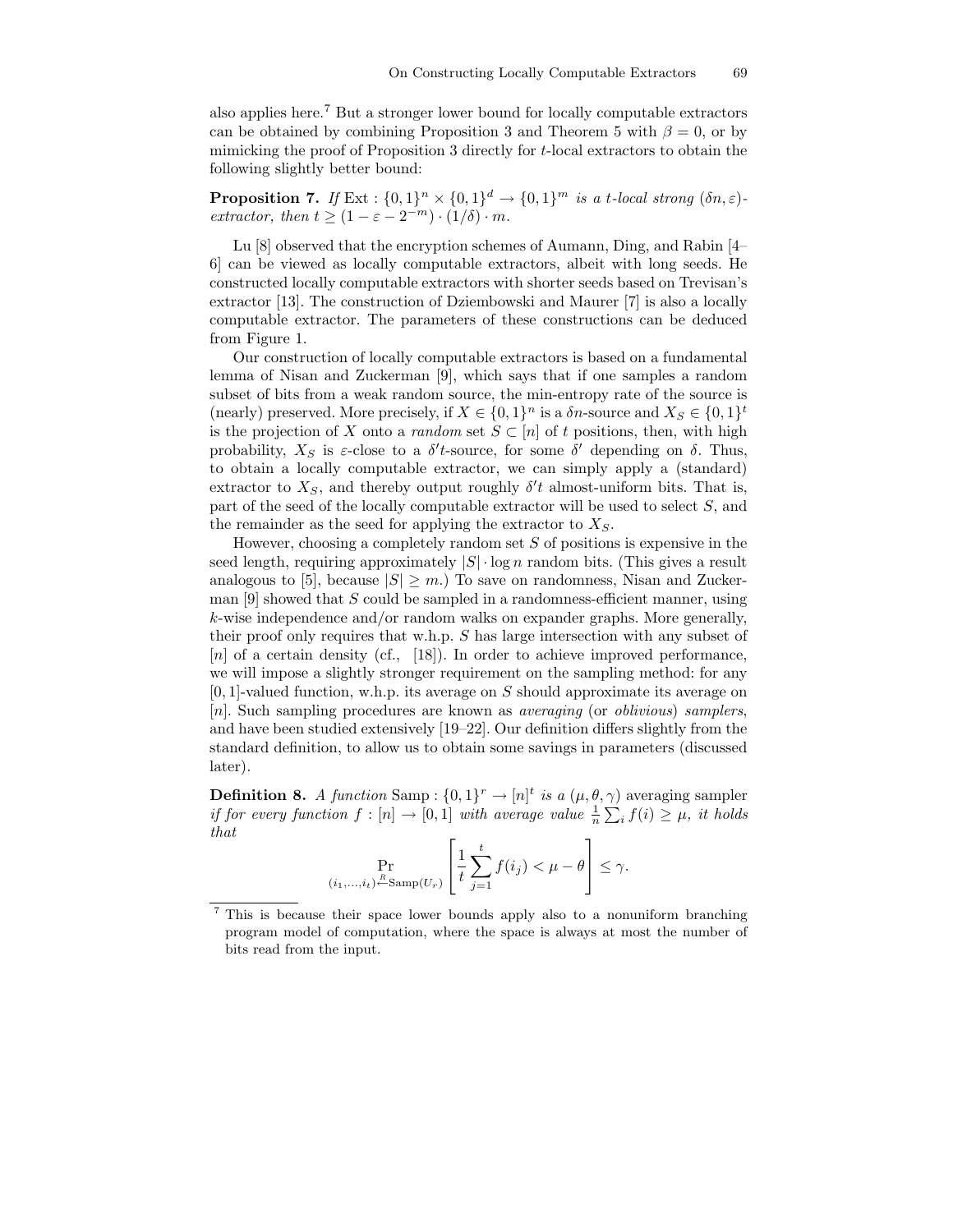Samp has distinct samples if for every  $x \in \{0,1\}^r$ , the samples produced by  $Samp(x)$  are all distinct.

That is, for any function f whose average value is at least  $\mu$ , with high probability (i.e., at least  $1 - \gamma$ ) the sampler selects a sample of positions on which the average value of f is not much smaller than  $\mu$ . The goal in constructing averaging samplers is usually to simultaneously minimize the randomness  $r$  and sample complexity  $t$ . We will be precise about the parameters in later sections, but, for reference, an "optimal" averaging sampler uses only  $t = O(\log(1/\gamma))$ samples and  $r = O(\log n + \log(1/\gamma))$  random bits (for constant  $\mu$ ,  $\theta$ ).

In contrast to most applications of samplers, we will not necessarily be interested in minimizing the sample complexity. Ideally, we prefer samplers where the number of distinct samples can be chosen anywhere in the interval  $[t_0, n]$ , where  $t_0$  is the minimum possible sample complexity. (Note that without the requirement of distinct samples, the number of samples can be trivially increased by repeating each sample several times.) Another atypical aspect of our definition is that we make the parameter  $\mu$  explicit. Averaging samplers are usually required to give an approximation within additive error  $\theta$  regardless of the average value of f, but being explicit about  $\mu$  will allow us to obtain some savings in the parameters.

Using averaging samplers (rather than just samplers that intersect large sets) together with an idea from [23] allows us to obtain a slight improvement to the Nisan–Zuckerman lemma. Specifically, Nisan and Zuckerman show that sampling bits from a source of min-entropy rate  $\delta$  yields a source of min-entropy rate  $\Omega(\delta/\log(1/\delta))$ ; our method can yield min-entropy rate  $\delta - \tau$  for any desired  $\tau$ .

For a string  $x \in \{0,1\}^n$  and a sequence  $s = (i_1, \ldots, i_t) \in [n]^t$ , define  $x_s \in$  $\{0, 1\}^t$  to be the string  $x_{i_1} x_{i_2} \cdots x_{i_t}$ . Recall that for a pair of jointly distributed random variables  $(A, B)$ , we write  $B|_{A=a}$  for B conditioned on the event  $A = a$ .

**Lemma 9 (refining [9]).** Suppose Samp :  $\{0,1\}^r \rightarrow [n]^t$  is an  $(\mu,\theta,\gamma)$  averaging sampler with distinct samples for  $\mu = (\delta - 2\tau)/\log(1/\tau)$  and  $\theta = \tau/\log(1/\tau)$ . Then for every  $\delta n$ -source X on  $\{0,1\}^n$ , the random variable  $(U_r, X_{\text{Samp}(U_r)})$ is  $(\gamma + 2^{-\Omega(\tau n)})$ -close to  $(A, B)$  where A is uniform on  $\{0, 1\}^r$  and for every  $a \in \{0,1\}^r$ ,<sup>8</sup> the random variable  $B|_{A=a}$  is  $(\delta - 3\tau)t$ -source.

The above lemma is where we use the fact that the sampler has distinct samples. Clearly, sampling the same bits of  $X$  many times cannot increase the min-entropy of the output, whereas the above lemma guarantees that the minentropy grows linearly with  $t$ , the number of samples.

An alternative method to extract a shorter string from a weak random source while preserving the min-entropy rate up to a constant factor was given by Reingold, Shaltiel, and Wigderson [18], as a subroutine in their improved extractor construction. However, the string produced by their method consists of bits of

<sup>&</sup>lt;sup>8</sup> Intuitively, the reason we can guarantee that B has high min-entropy conditioned on every value of A, is that the "bad" values of A are absorbed in the  $\gamma + 2^{-\Omega(\tau n)}$ statistical difference.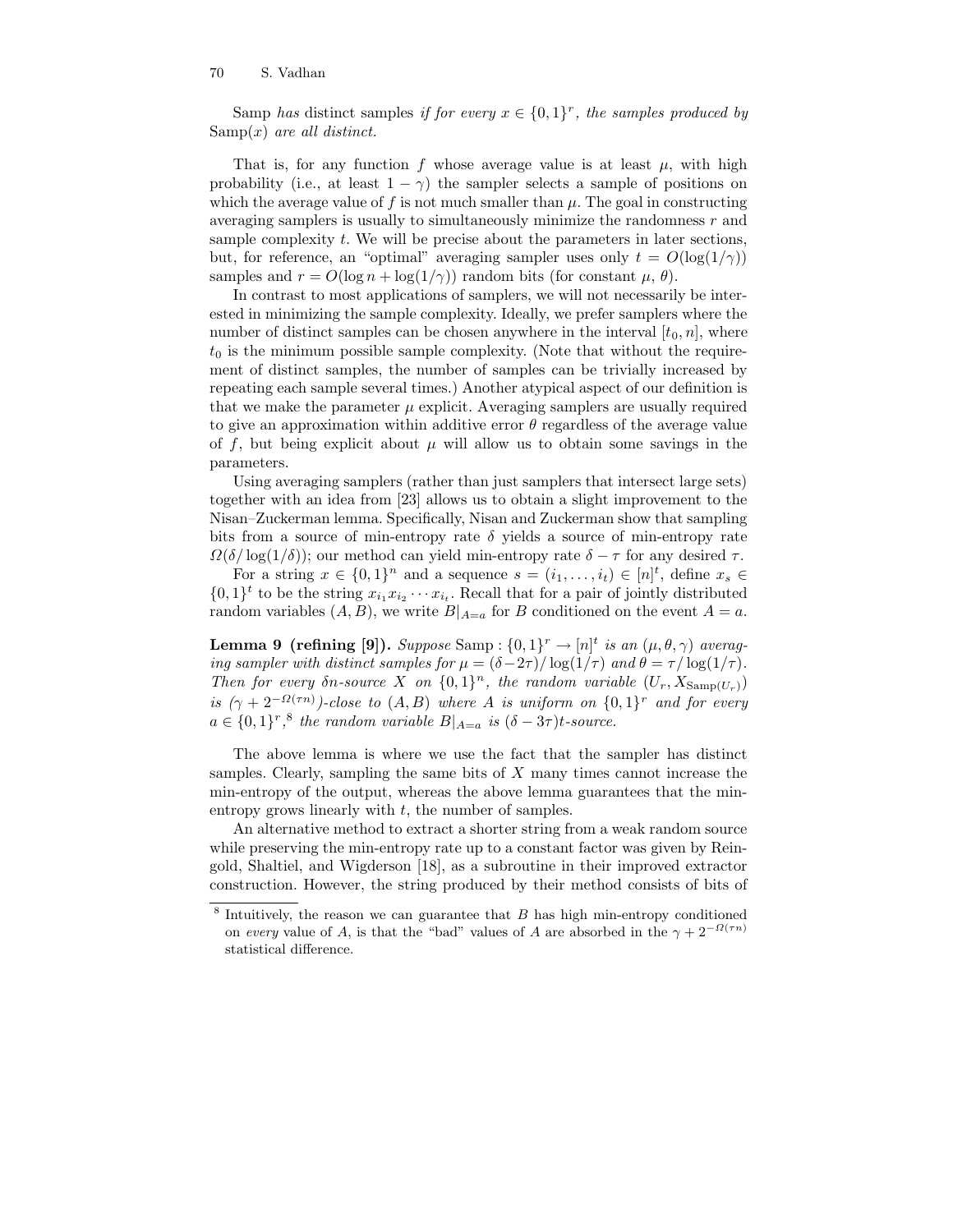an encoding of the source in an error-correcting code rather than bits of the source itself, and hence is not good for constructing locally computable extractors (which was not their goal). As pointed out to us by Chi-Jen Lu and Omer Reingold, Lemma 9 eliminates the need for error-correcting codes in [18].

The proof of Lemma 9 is deferred to the full version.Given the lemma, it follows that combining an averaging sampler and an extractor yields a locally computable extractor.

**Theorem 10 (sample-then-extract).** Suppose that Samp :  $\{0,1\}^r \rightarrow [n]^t$  is an  $(\mu, \theta, \gamma)$  averaging sampler with distinct samples for  $\mu = (\delta - 2\tau)/\log(1/\tau)$ and  $\theta = \tau / \log(1/\tau)$ . and Ext :  $\{0,1\}^t \times \{0,1\}^d \to \{0,1\}^m$  is a strong  $((\delta - 3\tau)t, \varepsilon)$ extractor. Define  $\text{Ext}' : \{0, 1\}^n \times \{0, 1\}^{r+d} \to \{0, 1\}^m$  by

 $Ext'(x, (y_1, y_2)) = Ext(x_{Samp(y_1)}, y_2).$ 

Then Ext' is a t-local strong  $(\delta n, \varepsilon + \gamma + 2^{-\Omega(\tau n)})$  extractor.

*Proof.* For every  $(y_1, y_2)$ ,  $\text{Ext}'(x, (y_1, y_2))$  only reads the t bits of x selected by Samp $(y_1)$ , so Ext<sup>'</sup> is indeed t-local. We now argue that it is a  $(\delta n, \varepsilon + \gamma +$  $(2^{-\Omega(\tau n)})$  extractor. Let X be any  $\delta n$ -source. We need to prove that the random variable  $Z = (U_r, U_d, \text{Ext}'(X, (U_r, U_d))) = (U_r, U_d, \text{Ext}(X_{\text{Samp}(U_r)}, U_d))$  is close to uniform. By Lemma 9,  $(U_r, X_{\mathrm{Samp}(U_r)})$  is  $(\gamma + 2^{-\Omega(\tau n)})$ -close to  $(A, B)$  where A is uniform on  $\{0,1\}^r$  and  $B|_{A=a}$  is a  $(\delta-3\tau)t$ -source for every a. This implies that Z is  $(\gamma + 2^{-\Omega(\tau n)})$ -close to  $(A, U_d, Ext(B, U_d))$ . Since Ext is a strong  $((\delta - 3\tau)t, \varepsilon)$ extractor,  $(U_d, Ext(B|_{A=a}, U_d))$  is  $\varepsilon$ -close to  $U_d \times U_m$  for all a. This implies that  $(A, U_d, Ext(B, U_d))$  is  $\varepsilon$ -close to  $A \times U_d \times U_m = U_r \times U_d \times U_m$ . By the triangle inequality, Z is  $(\varepsilon + \gamma + 2^{-\Omega(rn)})$ -close to  $U_r \times U_d \times U_m$ . inequality, Z is  $(\varepsilon + \gamma + 2^{-\Omega(\tau n)})$ -close to  $U_r \times U_d \times U_m$ .

For intuition about the parameters, consider the case when  $\delta > 0$  is an arbitrary constant,  $\tau = \delta/6$ , and  $\gamma = \varepsilon$ . Then using "optimal" averaging samplers and extractors will give a locally computable extractor with seed length  $r + d =$  $O(\log n + \log(1/\varepsilon))$  and output length  $m = \Omega(\delta t) - O(\log(1/\varepsilon))$ . This matches, up to constant factors, the seed length of an optimal extractor (local or not) and the optimal relationship between the output length and the number of bits read from the source.

We stress that the above refinement to the Nisan–Zuckerman lemma is not necessary to achieve these parameters (or those in Figure 1). Those parameters can be obtained by applying the sample-then-extract method with the original lemma and sampler of Nisan and Zuckerman [9] together with the extractor of Zuckerman [21]. The advantage provided by the refined lemma lies in the hidden constant in the number of bits read from the source. Specifically, by taking  $\tau \to 0$ , the ratio between m and t approaches  $\delta$ , which is essentially optimal by Proposition 7.

# 5 Non-Explicit Constructions

In this section, we describe the locally computable extractors obtained by using truly optimal extractors and samplers in Theorem 10. This does not give effi-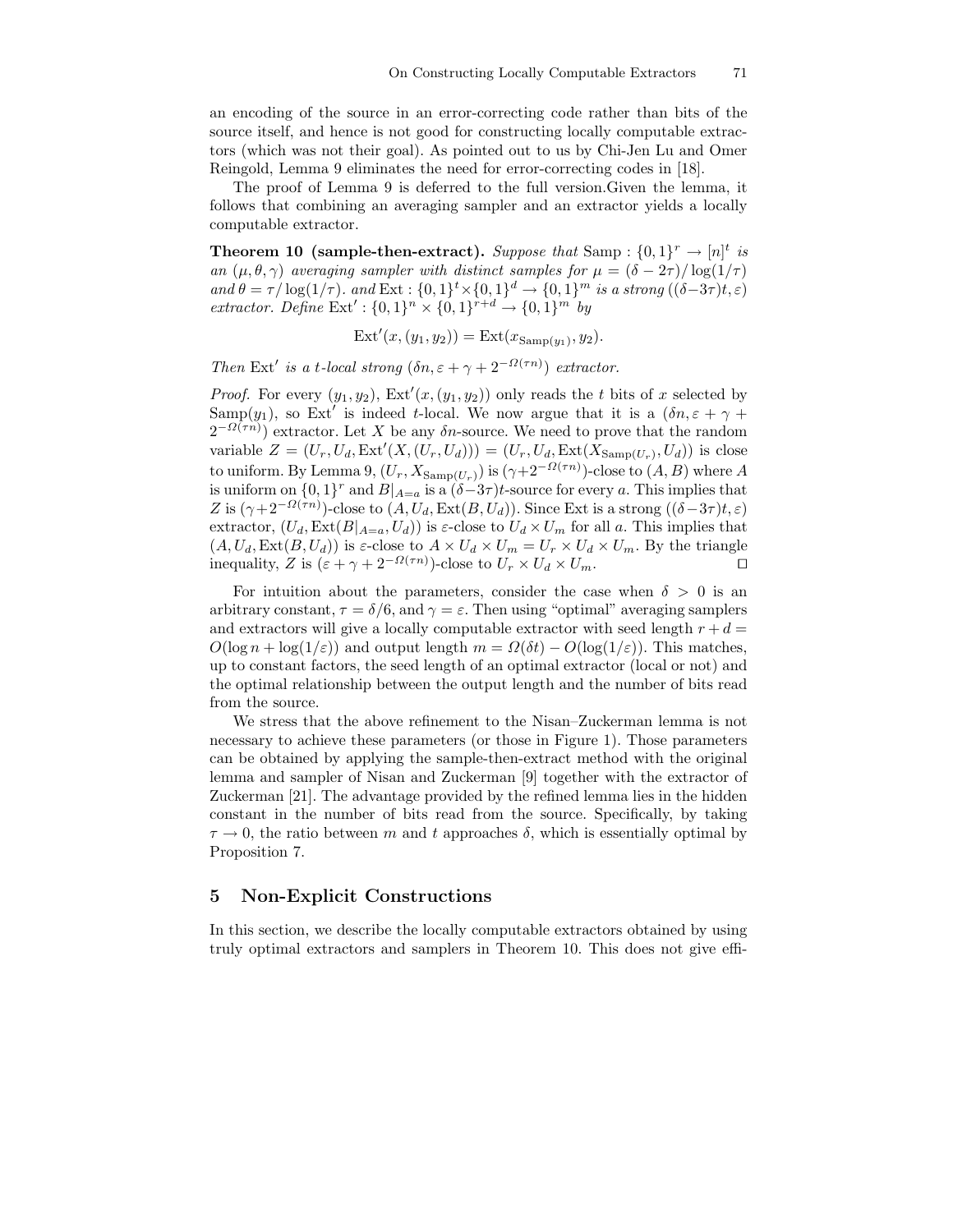cient constructions of locally computable extractors, because optimal extractors and samplers are only known by nonconstructive applications of the Probabilistic Method. However, it shows what Theorem 10 will yield as one discovers constructions which approach the optimal bounds. In fact, the explicit constructions known are already quite close, and (as we will see in Section 6) match the optimal bounds within constant factors for the range of parameters most relevant to the bounded storage model.

## 5.1 The Extractor

The Probabilistic Method yields extractors with the following expressions for the seed length d and output length  $m$ , both of which are tight up to additive constants [24].

Lemma 11 (nonconstructive extractors (cf., [21, 24])). For every n,  $k \leq$  $n, \varepsilon > 0$ , there exists a strong  $(k, \varepsilon)$ -extractor Ext :  $\{0, 1\}^n \times \{0, 1\}^d \to \{0, 1\}^m$ with  $d = \log(n - k) + 2 \log(1/\varepsilon) + O(1)$ ,  $m = k - 2 \log(1/\varepsilon) - O(1)$ .

## 5.2 The Sampler

Similarly, the following lemma states the averaging samplers implied by the Probabilistic Method. There are matching lower bounds for both the randomness complexity and the sample complexity [20] (except for the dependence on  $\mu$ , which was not considered there). The proof of the lemma (given in the full version) follows the argument implicit in [21], with the modifications that it makes the dependence on  $\mu$  explicit and guarantees distinct samples.

Lemma 12 (nonconstructive samplers). For every  $n \in \mathbb{N}$ ,  $1/2 > \mu > \theta > 0$ ,  $\gamma > 0$ , there is a  $(\mu, \theta, \gamma)$  averaging sampler Samp :  $\{0, 1\}^r \rightarrow [n]^t$  that uses

- $t$  distinct samples for any  $t \in [t_0, n]$ , where  $t_0 = O\left(\frac{\mu}{\theta^2} \cdot \log \frac{1}{\gamma}\right)$ .
- $-r = \log(n/t) + \log(1/\gamma) + 2\log(\mu/\theta) + \log(\log(1/\mu) + O(1))$  random bits.

# 5.3 The Local Extractor

Plugging the above two lemmas into Theorem 10, we obtain the following.

**Theorem 13 (nonconstructive local extractors).** For every  $n \in \mathbb{N}$ ,  $\delta > 0$ ,  $\varepsilon > 0$ , and  $m \leq \delta n/2 - 2\log(1/\varepsilon) - O(1)$ , there is a t-local strong  $(\delta n, \varepsilon)$  extractor Ext :  $\{0,1\}^n \times \{0,1\}^d \rightarrow \{0,1\}^m$  with

$$
- d = \log n + 3 \log(1/\varepsilon) + \log \log(1/\delta) + O(1).
$$
  
- 
$$
t = O\left(\frac{m + \log(1/\delta) \cdot \log(1/\varepsilon)}{\delta}\right).
$$

In fact, the hidden constant for the  $m/\delta$  term in the expression for t can be made arbitrarily close to the optimal value of 1 (by paying a price in the other hidden constants). We defer the exact expressions to the full version.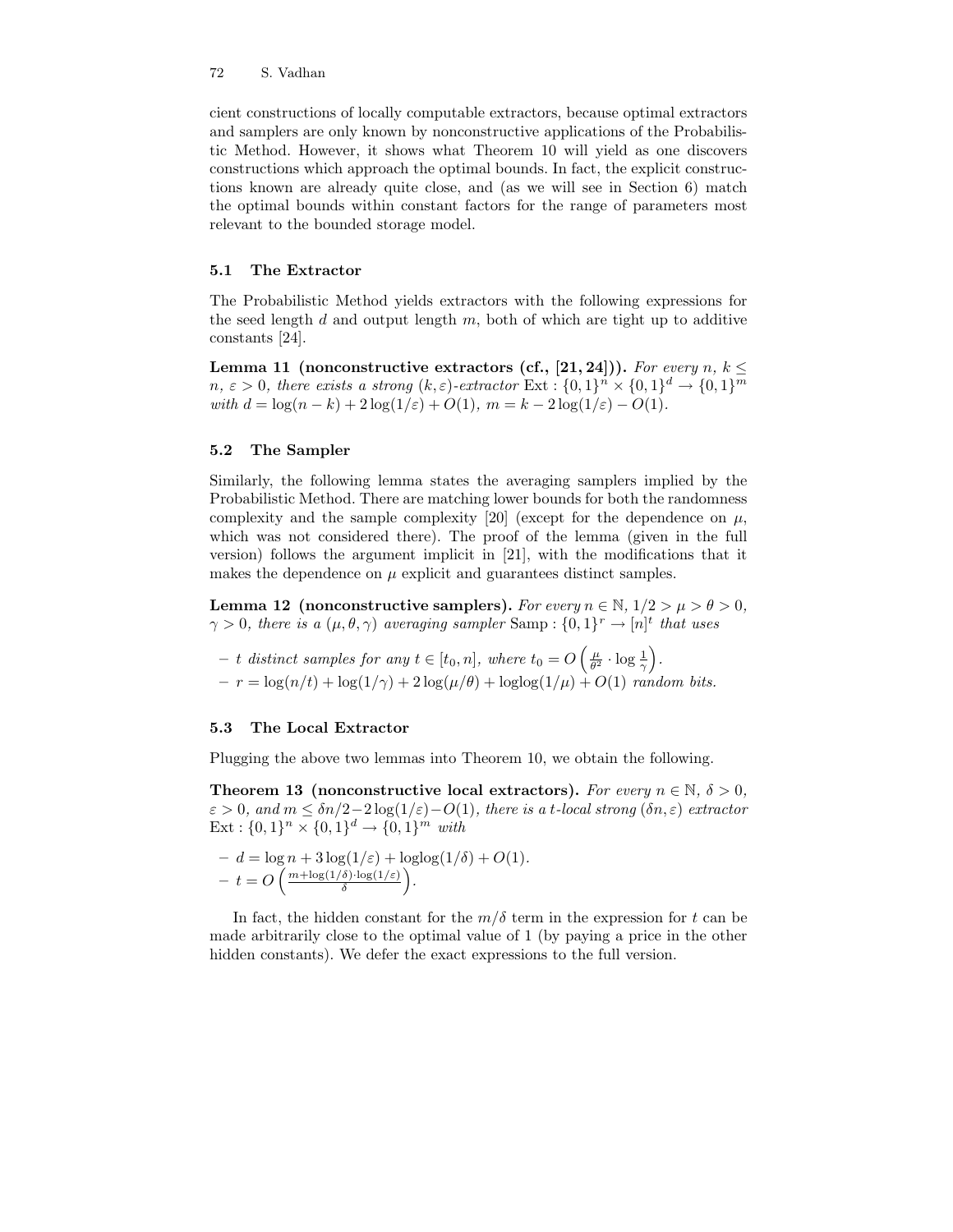# 6 Explicit Constructions

In the previous section, we showed that very good locally computable extractors exist, but for applications we need explicit constructions. For an extractor Ext :  $\{0,1\}^n \times \{0,1\}^d \to \{0,1\}^m$  or a sampler Samp :  $\{0,1\}^r \to [n]^t$ , explicit means that it is computable in polynomial time and polylogarithmic work-space with respect to its input+output lengths (i.e.,  $n+d+m$  for an extractor and  $r+t\log n$ for a sampler). For a *t*-local extractor Ext :  $\{0,1\}^n \times \{0,1\}^d \to \{0,1\}^m$ , we give it oracle access to its first input and view the input length as  $\log n + t + d$  (log n to specify the length of the oracle, and  $t$  as the number of bits actually read).

There are many explicit constructions of averaging samplers and extractors in the literature and thus a variety of local extractors can be obtained by plugging these into Theorem 10. We do not attempt to describe all possible combinations here, but rather describe one that seems particularly relevant to cryptography in the bounded storage model. We recall the following features of this application:

- The local extractor should work for sources of min-entropy  $(\alpha \beta)n$  $log(1/\varepsilon)$ , which is  $\Omega(n)$  for most natural settings of the parameters. (Recall that  $\alpha$  is the entropy rate of the random source and  $\beta$  is the storage rate of the adversary.) That is, we can concentrate on constant min-entropy rate.
- Optimizing the number of bits read from the source seems to be at least as important as the seed length of the extractor.
- The error  $\varepsilon$  of the extractor will typically be very small, as this corresponds to the "security" of the scheme.
- We are not concerned with extracting all of the entropy from the source, since we anyhow will only be reading a small fraction of the source.

## 6.1 The Extractor

With the above criteria in mind, the most natural extractor to use (in Theorem 10) is Zuckerman's extractor for constant entropy rate [21]:

**Lemma 14 ([21]).** For every constant  $\delta > 0$ , every  $n \in \mathbb{N}$ , and every  $\varepsilon >$  $\exp(-n/2^{O(\log^* n)})$ , there is an explicit strong  $(\delta n, \varepsilon)$ -extractor Ext :  $\{0, 1\}^n \times$  $\{0,1\}^d \rightarrow \{0,1\}^m$  with  $d = O(\log n + \log(1/\varepsilon))$  and  $m = \delta n/2$ .

## 6.2 The Sampler

For the averaging sampler, the well-known sampler based on random walks on expander graphs provides good parameters for this application. Indeed, its randomness and sample complexities are both optimal to within a constant factor when  $\mu$  and  $\theta$  are constant (and the minimal sample complexity is used). However, we cannot apply it directly because it does not guarantee distinct samples, and we do not necessarily want to minimize the number of samples. Nisan and Zuckerman [9] presented some methods for getting around these difficulties, but their analysis does not directly apply here since we impose a stronger requirement on the sampler. (As mentioned earlier, we could use their sampler with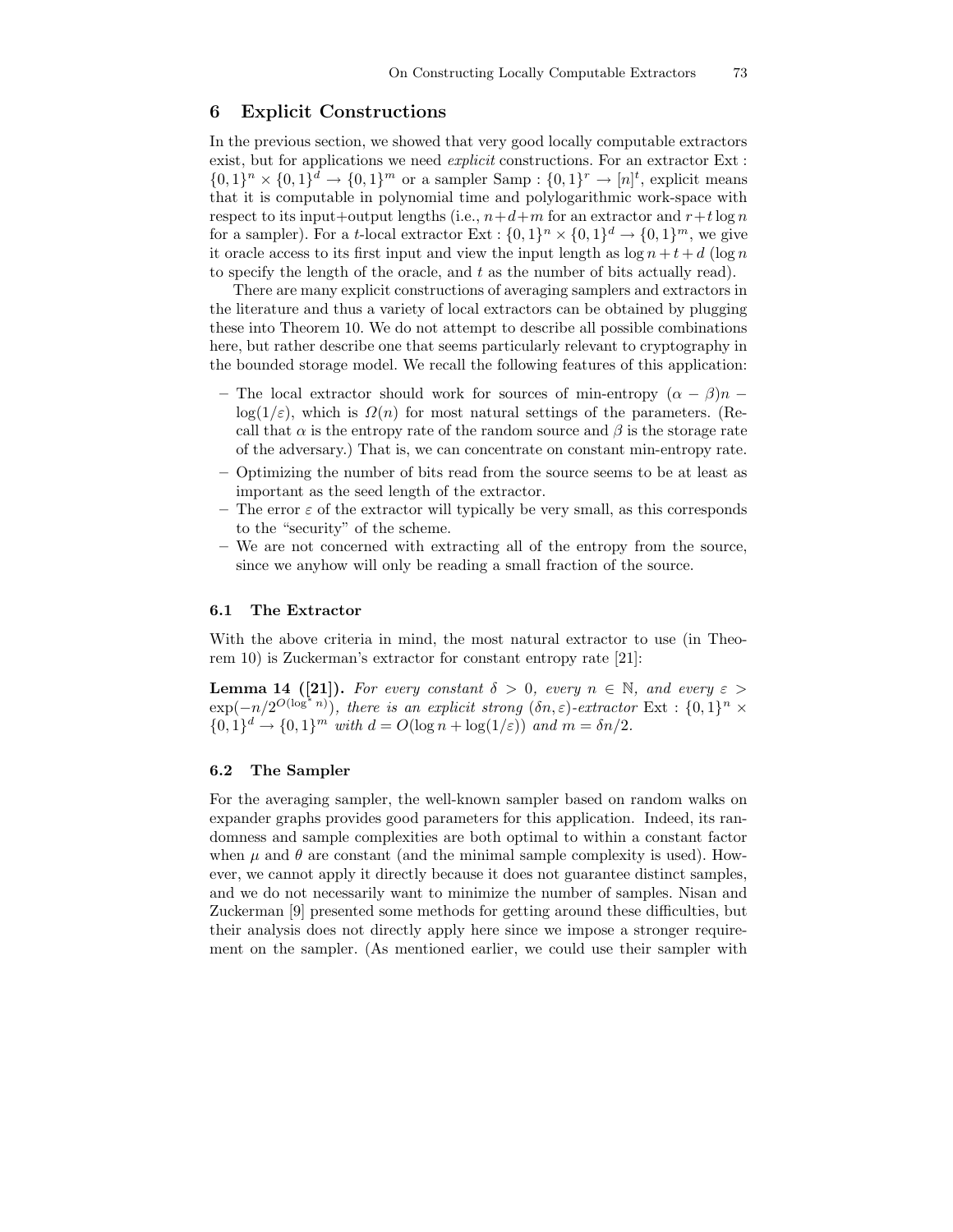their version of Lemma 9, at the price of worse constant factors in the number of bits read from the source.) Thus we introduce some new techniques to deal with these issues.

The following gives a modification of the expander sampler which guarantees distinct samples.

Lemma 15 (modified expander sampler). For every  $0 < \theta < \mu < 1$ ,  $\gamma > 0$ , and  $n \in \mathbb{N}$ , there is an explicit  $(\mu, \theta, \gamma)$  averaging sampler  $\text{Samp}: \{0, 1\}^r \to [n]^t$ that uses

 $-t$  distinct samples for any  $t \in [t_0, n]$ , where  $t_0 = O\left(\frac{1}{\theta^2} \cdot \log(1/\gamma)\right)$ , and  $-r = \log n + O(t \cdot \log(1/\theta))$  random bits.

The main idea in the proof is to show that a "short" random walk on a "good" expander is unlikely to have "many" repeats. Specifically, in a random walk of length t on an n-vertex expander of normalized second eigenvalue  $\lambda$ , the expected fraction of repeated vertices is at most  $t/n + O(\lambda)$ . We prove this by the "trace method," which expresses repeat probabilities in terms of the trace of powers of the adjacency matrix. Given this bound on expected repeats, we obtain our sampler by taking several random walks on the expander (dependently, using another expander!) until we obtain a walk with a small fraction of repeats, from which we can safely discard the repeats without substantially affecting the sampler's estimate. Details are given in the full version.

A drawback of the expander sampler is that the randomness increases with the number of samples, whereas in the optimal sampler of Lemma 12 the randomness actually decreases with the number of samples. To fix this, we use the following lemma, which shows that the number of (distinct) samples can be increased at no cost.

**Lemma 16.** Suppose there is an explicit  $(\mu, \theta, \gamma)$  averaging sampler Samp :  ${0,1}^r \rightarrow [n]^t$  with distinct samples. Then for every  $m \in \mathbb{N}$ , there is an explicit  $(\mu, \theta, \gamma)$  averaging sampler Samp':  $\{0, 1\}^r \to [m \cdot n]^{m \cdot t}$  with distinct samples.

In fact, there is a gain as the sample complexity increases, because the randomness complexity depends only on the original value of  $n$ , rather than  $n' = m \cdot n$ . This simple observation about samplers (employed in conjunction with Lemma 9) has played a role in the recent construction of extractors that are "optimal up to constant factors" [14].

To apply this lemma to construct a sampler with given values of n, t,  $\mu$ ,  $\theta$ , and  $\gamma$ , it is best to start with a sampler Samp<sub>0</sub>:  $\{0,1\}^{r_0} \to [n_0]^{t_0}$  using the minimal sample complexity  $t_0 = t_0(\theta, \mu, \gamma) < t$  and domain size  $n_0 = n \cdot (t_0/t)$ . For example, for constant  $\mu$  and  $\theta$ , the sampler of Lemma 15 will give  $t_0 =$  $O(\log(1/\gamma))$  and  $r_0 = \log n_0 + O(\log(1/\gamma)) = \log(n/t) + O(\log(1/\gamma))$ . Then setting  $m = t/t_0$ , Lemma 16 gives a sampler for domain size  $n_0 \cdot m = n$ , using  $t_0 \cdot m = t$  distinct samples, and  $r_0$  random bits. This is how we obtain our final sampler, stated in the next lemma.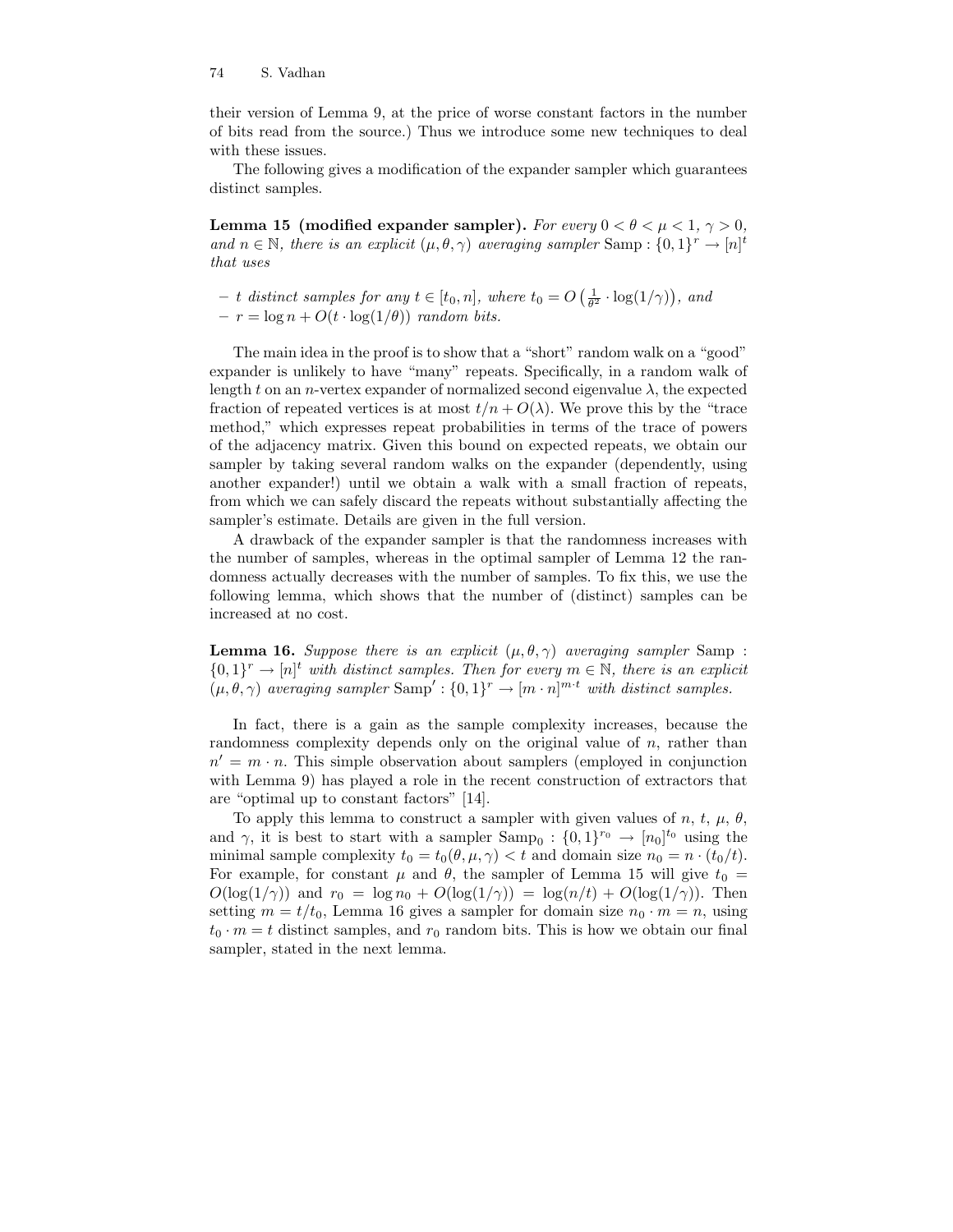**Lemma 17.** For every  $n \in \mathbb{N}$ ,  $1 > \mu > \theta > 0$ ,  $\gamma > 0$ , there is a  $(\mu, \theta, \gamma)$ averaging sampler Samp :  $\{0,1\}^r \rightarrow [n]^t$  that uses

- $t$  distinct samples for any  $t \in [t_0, n]$ , where  $t_0 = O\left(\frac{1}{\theta^2} \cdot \log \frac{1}{\gamma}\right)$ , and
- $r = \log(n/t) + \log(1/\gamma) \cdot \text{poly}(1/\theta)$  random bits.

Unfortunately, when  $t/t_0$  and  $n \cdot (t_0/t)$  are not integers, some care is needed to deal with the rounding issues in the argument given above. The tedious details are given in the full version.

## 6.3 The Local Extractor

Analogously to Theorem 13, we plug Lemmas 14 and 17 into Theorem 10 to obtain:

**Theorem 18 (explicit local extractors).** For every constant  $\delta > 0$ ,  $n \in \mathbb{N}$ ,  $\varepsilon > \exp(-n/2^{\tilde{O}(\log^* n)}), m \leq \delta n/4$ , there is an explicit t-local strong  $(\delta n, \varepsilon)$ extractor Ext :  $\{0,1\}^n \times \{0,1\}^d \rightarrow \{0,1\}^m$  with

 $-d = O(\log n + \log(1/\varepsilon)).$  $-t = O(m + \log(1/\varepsilon)).$ 

The above construction does generalize to the case of subconstant  $\delta$ . The expression for t is actually  $t = O(m/\delta + \log(1/\varepsilon)/\delta^2)$ , which is not too bad compared with non-explicit construction of Theorem 13. In fact, as in Theorem 13, the hidden constant in the  $m/\delta$  term can be made arbitrarily close to the optimal value of 1. The seed length d is  $d = O((\log n + \log(1/\varepsilon)) \cdot \text{poly}(1/\delta))$ , but here the multiplicative dependence on  $\text{poly}(1/\delta)$  is much worse than the additive dependence on  $\log(\frac{1}{\delta})$  in Theorem 13. This is due to both underlying components — the extractor (Lemma 14) and the averaging sampler (Lemma 17). The dependence on  $\delta$  in the extractor component can be made logarithmic by using one of the many known explicit extractors for subconstant min-entropy rate. For the averaging sampler, too, there are constructions whose randomness complexity is within a constant factor of optimal [21]. However, these constructions have a sample complexity that is only polynomial in the optimal bound, resulting in a t-local extractor with  $t > poly(log(1/\gamma), 1/\delta)$ . It is an interesting open problem, posed in [22], to construct averaging samplers whose sample and randomness complexities are both within a constant factor of optimal. (Without the "averaging" constraint, there are samplers which achieve this [25, 26, 22].)

## 6.4 Previous Constructions.

Some previous constructions of cryptosystems in the bounded storage model can be understood using our approach, namely Theorem 10 together with Theorem 5 (of [8]). For example, the cryptosystem of Cachin and Maurer [3] amounts to using pairwise independence for both the averaging sampler and the extractor. (The fact that pairwise independence yields a sampler follows from Chebychev's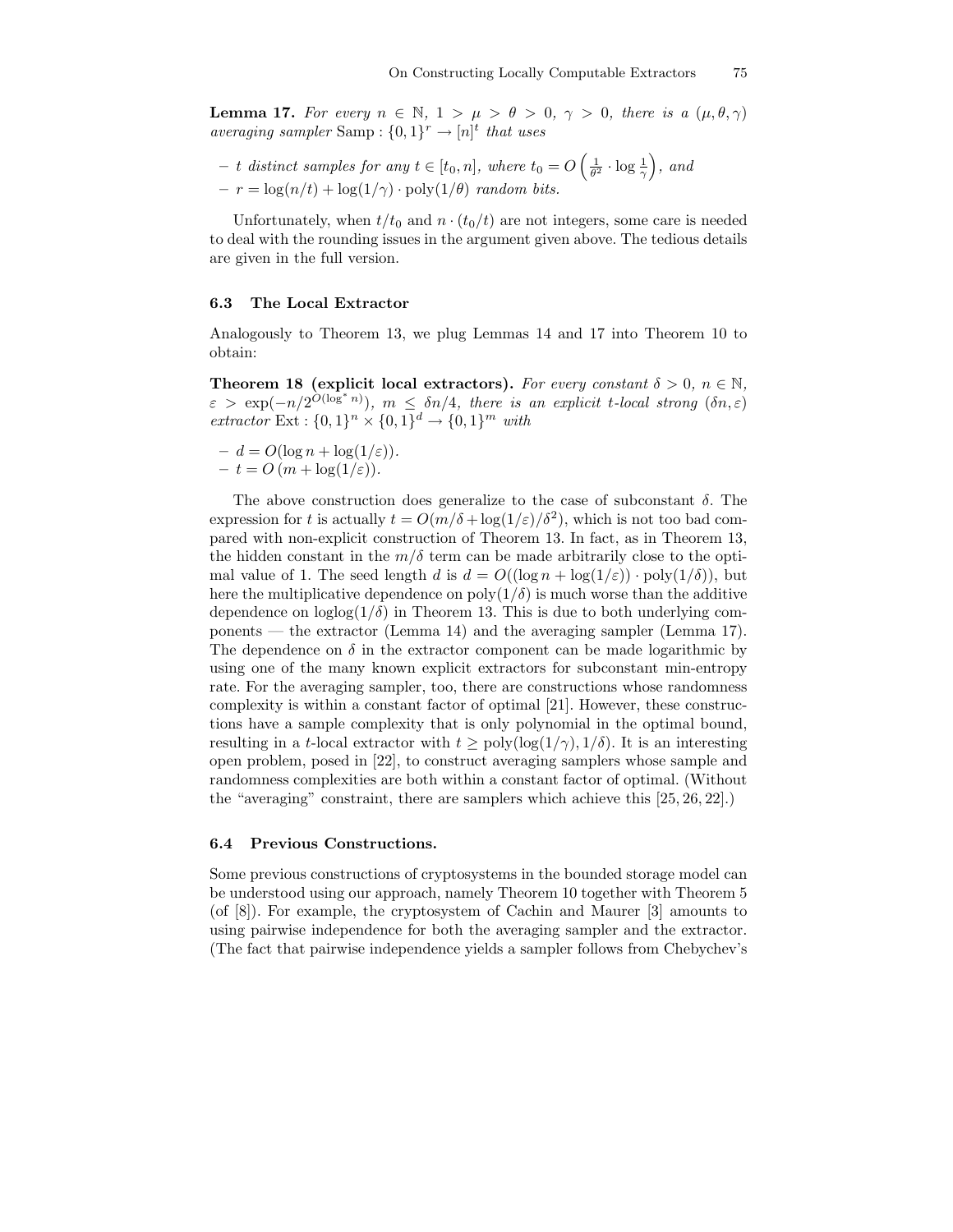Inequality [27], and that it yields an extractor is the Leftover Hash Lemma of [28].) Actually, in the description in [3], the seed for the extractor is chosen at the time of encryption and sent in an additional interactive step. But it follows from this analysis that it actually can be incorporated in the secret key, so interaction is not necessary.

Our approach also yields an alternative proof of security for the ADR crypto to system  $[4, 5]$ . Consider the sampler which simply chooses a random t-subset of [n] for  $t = O(\log(1/\varepsilon))$  and the extractor Ext :  $\{0,1\}^t \times \{0,1\}^t \to \{0,1\}$ defined by  $\text{Ext}(x, r) = x \cdot r \mod 2$ . The correctness of the sampler follows from Chernoff-type bounds, and the correctness of the extractor from the Leftover Hash Lemma [28]. Combining these via Theorem 10 yields a locally computable extractor which simply outputs the parity of a random subset of  $O(\log(1/\varepsilon))$  bits from the source. This is essentially the same as the ADR cryptosystem, except that the size of the subset is chosen according to a binomial distribution rather than fixed. However, the security of the original ADR cryptosystem follows, because subsets of size exactly  $t/2$  are a nonnegligible fraction  $(\Omega(1/\sqrt{t}))$  of the binomial distribution. To extract  $m$  bits, one can apply this extractor  $m$  times with independent seeds, as done in [5].

# Acknowledgments

Noga Alon, Omer Reingold, and Amnon Ta-Shma also thought of similar approaches to this problem, and I am grateful to them for providing me with several helpful suggestions. I am also grateful to Yan Zong Ding and Chi-Jen Lu for pointing out errors in an earlier version of this paper. I thank Oded Goldreich for his encouragement and many helpful comments on the presentation. I thank Yan Zong Ding, Dick Lipton, and Michael Rabin for a number of illuminating discussions about the bounded storage model. Finally, I thank the anonymous CRYPTO and J. Cryptology reviewers for several helpful suggestions.

# References

- 1. Vadhan, S.P.: On constructing locally computable extractors and cryptosystems in the bounded storage model. Cryptology ePrint Archive, 2002/162 (2002)
- 2. Maurer, U.: Conditionally-perfect secrecy and a provably-secure randomized cipher. J. Cryptology 5 (1992) 53–66
- 3. Cachin, C., Maurer, U.: Unconditional security against memory-bounded adversaries. In: CRYPTO '97. Spring LNCS 1294 (1997) 292–306
- 4. Aumann, Y., Rabin, M.O.: Information theoretically secure communication in the limited storage space model. In: CRYPTO '99. Springer LNCS 1666 (1999) 65–79
- 5. Aumann, Y., Ding, Y.Z., Rabin, M.O.: Everlasting security in the bounded storage model. IEEE Trans. Information Theory 48 (2002) 1668–1680
- 6. Ding, Y.Z., Rabin, M.O.: Hyper-encryption and everlasting security (extended abstract). In: 19th STACS. Springer LNCS 2285 (2002) 1–26
- 7. Dziembowski, S., Maurer, U.: Tight security proofs for the bounded-storage model. In: 34th STOC. (2002) 341–350 See also preliminary journal version, entitled "Optimal Randomizer Efficiency in the Bounded-Storage Model," Dec. 2002.